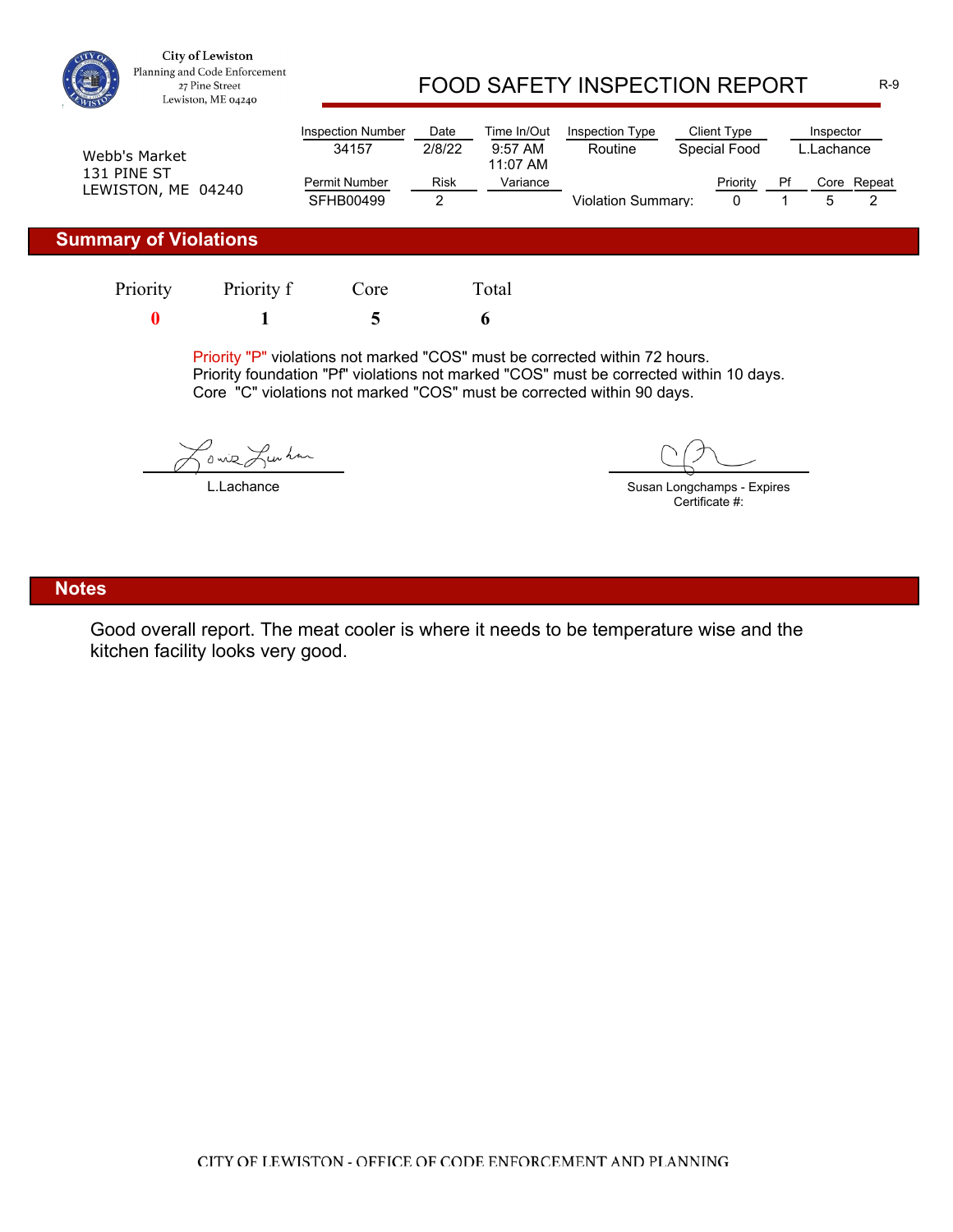| LEWISTON, ME 04240<br><b>Inspection Report (continued)</b> |                          |        | 11:07 AM    | <b>Repeat Violations Highlighted in Yellow</b> |  |
|------------------------------------------------------------|--------------------------|--------|-------------|------------------------------------------------|--|
| Webb's Market                                              | <b>Inspection Number</b> | Date   | Time In/Out | Inspector                                      |  |
| 131 PINE ST                                                | 34157                    | 2/8/22 | $9:57$ AM   | L.Lachance                                     |  |

## **Supervision**

### **Certified Food Protection Manager**

#### **2 2-102.12 (A) Certified Food Protection Manager - Establishment -**

**C** This establishment is required to hire or obtain a certified food protection manager within 60 days of this report. The CFPM Needs to be in the establishment and responsible for training and ensuring proper sanitization and has the knowledge to practice and teach food safety aspects. *Code: At least one employee that has supervisory and management responsibility and the authority to direct and control food preparation and service shall be a certified food protection manager who has shown proficiency of required information through passing a test that is part of an accredited program.* 

## **Approved Source**

### **Food Received at Proper Temperatures**

#### **12 3-202.11 (B) Temperature - Walk in cooler -**

**C** Some dairy products elevated in temperature. Air temperature measuring at 51°. Move milk and dairy products to Colder Holding. Maintain potentially hazardous food at 41° or below. *Code: If a temperature other than 41°F for a TCS food is specified in law governing its distribution, such as laws governing milk and molluscan shellfish, the food may be received at 45°F or lower.* 



## **Protection From Contamination**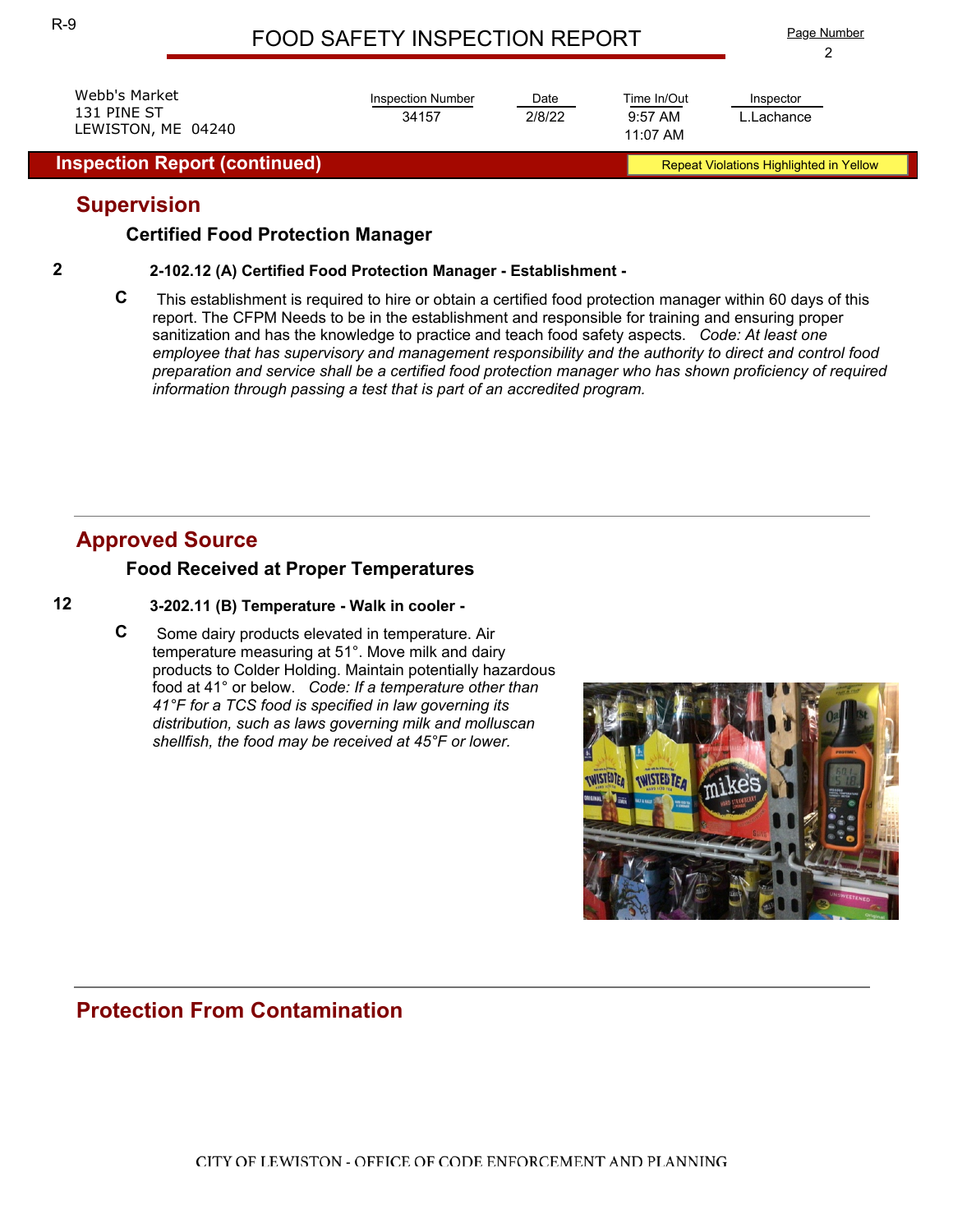| ٠<br>f,<br>٥ |
|--------------|
| I<br>I       |
| ٠            |

| Webb's Market<br>131 PINE ST<br>LEWISTON, ME 04240 | <b>Inspection Number</b><br>34157                                                                        | Date<br>2/8/22 | Time In/Out<br>$9:57$ AM<br>11:07 AM | Inspector<br>L.Lachance                 |  |
|----------------------------------------------------|----------------------------------------------------------------------------------------------------------|----------------|--------------------------------------|-----------------------------------------|--|
| <b>Inspection Report (continued)</b>               |                                                                                                          |                |                                      | Repeat Violations Highlighted in Yellow |  |
| 16                                                 | Food-contact surfaces, cleaned & sanitized<br>4-601.11 (A) Equip, Food-Contact Surfaces - Cooking line - |                |                                      |                                         |  |

**Pf** Can opener blade has buildup of old food remnants. Clean and sanitize more often and as necessary *Code: Equipment food-contact surfaces and utensils shall be clean to sight and touch.* 



#### **Insect, rodents & animals not present**

#### **38 6-501.111 (A)(B)(D) Controlling Pests - Basement -**

**C** Known presence of mice and rats. Please supply me with the past three months reports and invoices from pest control company. Further corrective action may be warranted and required. *Code: The premises shall be maintained free of insects, rodents, and other pests. The presence of insects, rodents, and other pests shall be controlled to eliminate their presence on the premises by: routinely inspecting incoming shipments of food and supplies; routinely inspecting the premises for evidence of pests; and eliminating harborage conditions.* 

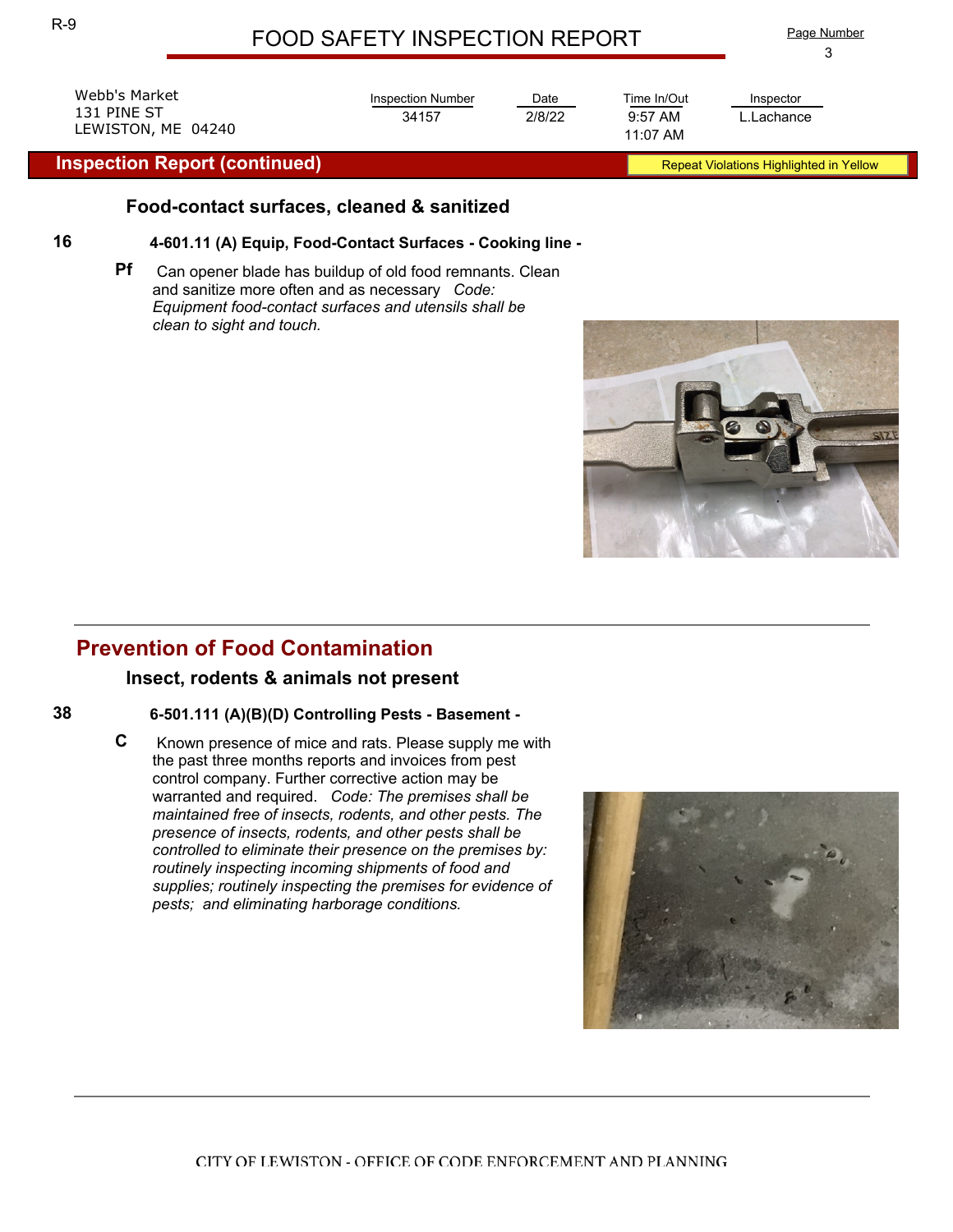Date

2/8/22 9:57 AM

Time In/Out

Inspection Number

34157

Webb's Market 131 PINE ST LEWISTON, ME 04240

**Inspection Report (continued) Report (continued) Repeat Violations Highlighted in Yellow** 

## **Utensils, Equipment and Vending**

## **All contact surfaces cleanable, properly designed, constructed & used**

#### **47 4-501.11 Good Repair and Proper Adjustment - Establishment -**

**C** Cooking line Reach in cooler unit has a broken handle. Replace handle to promote the correct way to open cooler and promote it being open and shut when required *Code: Equipment shall be maintained in a state of repair and condition that meets FDA requirements. Equipment components such as doors, seals, hinges, fasteners, and kick plates shall be kept intact, tight, and adjusted in accordance with manufacturers specifications. Cutting or piercing parts of can openers shall be kept sharp to minimize the creation of metal fragments that can contaminate food when the container is opened.* 

# **Physical Facilities**



4 Page Number

11:07 AM

L.Lachance Inspector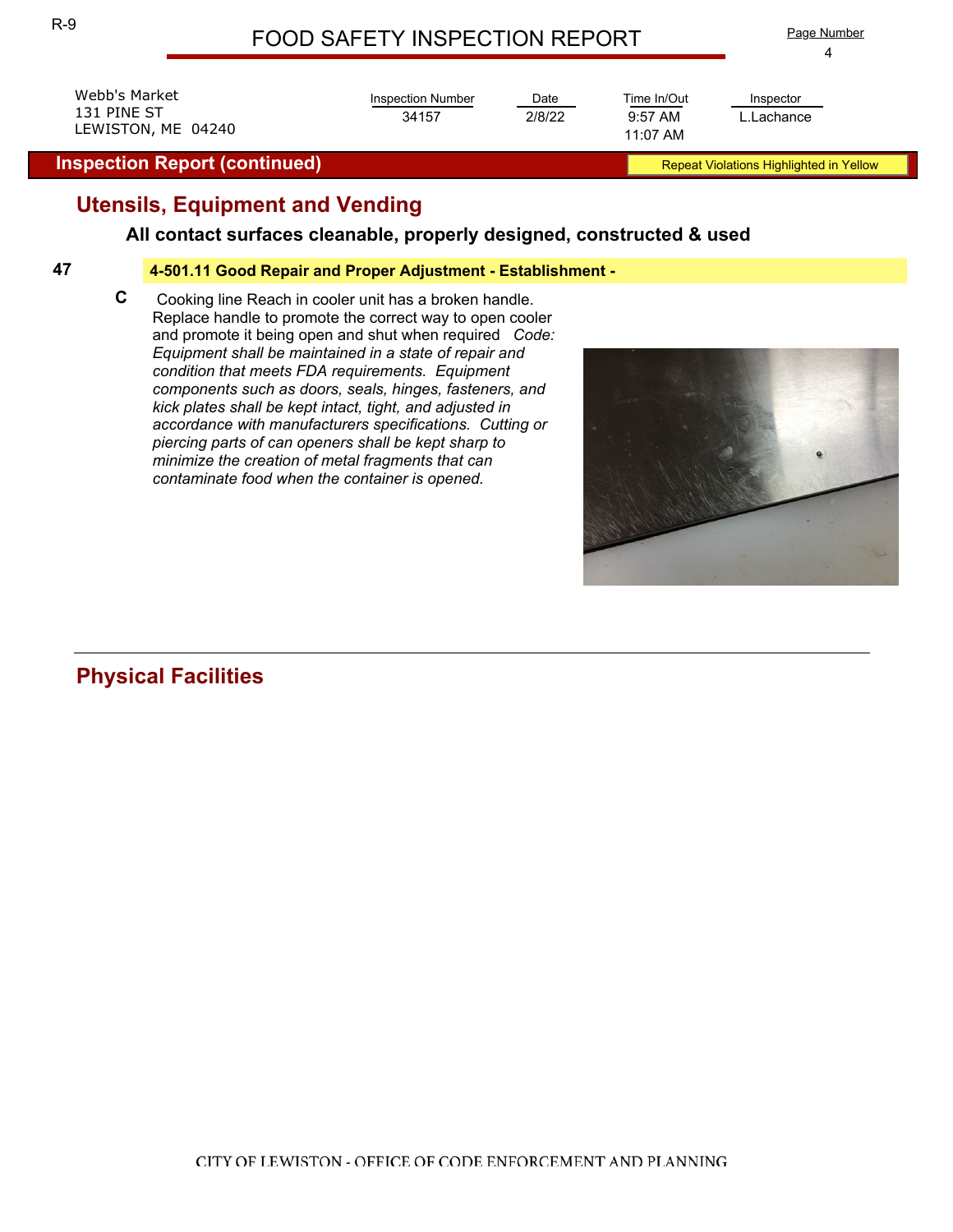Date

2/8/22 9:57 AM

Time In/Out

11:07 AM

Inspection Number

34157



#### **Inspection Report (continued) Report (continued) Repeat Violations Highlighted in Yellow**

## **Physical Facilities installed, maintained & cleaned**

#### **55 6-201.11 Floors, walls and ceilings - Establishment -**

**C** All unsealed floors, walls, and coving that are damaged, should be sealed, smooth easily cleanable. *Code: Except as specified under section 6-201.14 and except for antislip floor coverings or applications that may be used for safety reasons, floors, floor coverings, walls, wall coverings, and ceilings shall be designed, constructed, and installed so they are smooth and easily cleanable.*



L.Lachance Inspector

5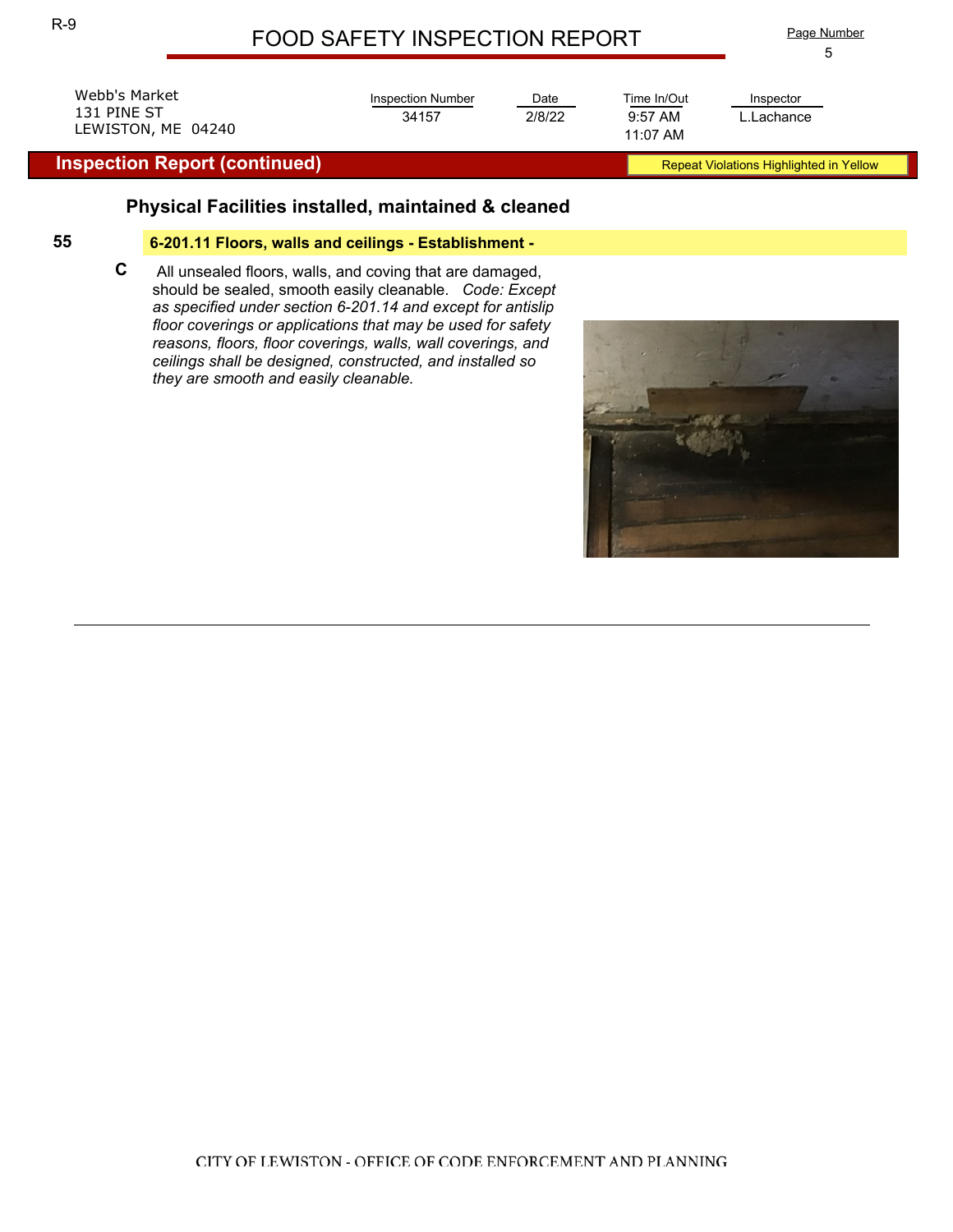6 Page Number

| LEWISTON, ME 04240 | Webb's Market | Inspection Number | Date   | Time In/Out | Inspector  |
|--------------------|---------------|-------------------|--------|-------------|------------|
| 11:07 AM           | 131 PINE ST   | 34157             | 2/8/22 | $9:57$ AM   | L.Lachance |

**Inspection Report (continued) Repeat Violations Highlighted in Yellow** Repeat Violations Highlighted in Yellow

## **Temperatures**

| Area           | Equipment | Product         | <b>Notes</b> | Temps  |
|----------------|-----------|-----------------|--------------|--------|
| Establishment  |           | Water           |              | 130 °F |
| 3 door cooler  |           | Air temp        |              | 40 °F  |
| 3 door cooler  |           | Pasta and sauce |              | 41°F   |
| Walk in cooler |           | Air temp        |              | 50 °F  |
| Cooking line   |           | Sliced ham      |              | 39 °F  |
| Deli cooler    |           | Raw beef        |              | 36 °F  |
| Walk in cooler |           | Potato          |              | 37 °F  |

CITY OF LEWISTON - OFFICE OF CODE ENFORCEMENT AND PLANNING